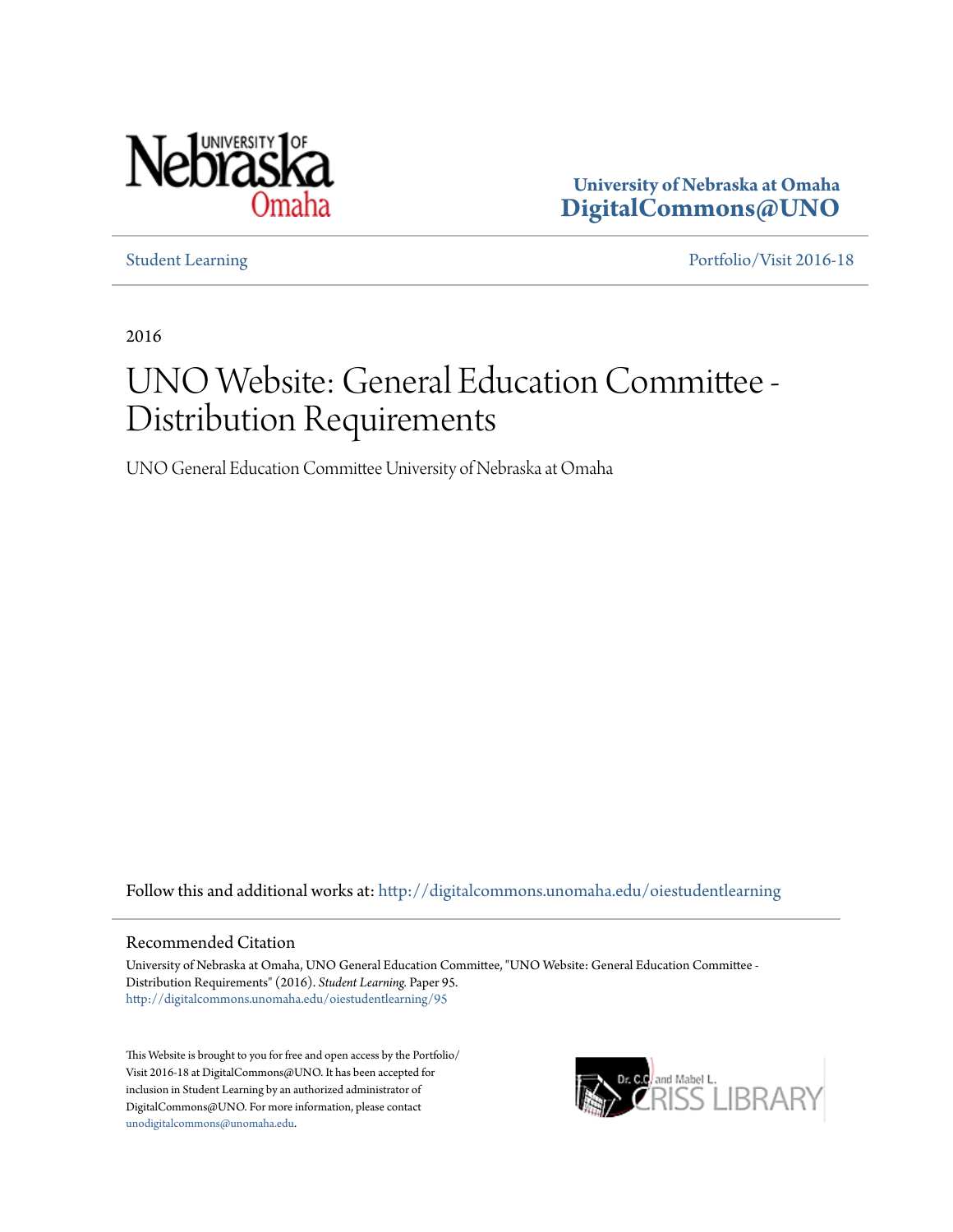

### UNIVERSITY OF NEBRASKA OMAHA

Academics -

Student Life

Engagement -

my.unomaha.edu

**Employee Directory** 

ا م

Contact

Search UNO

# **Distribution Requirements**

Admissions -

**Curriculum Overview** 

General Education Home

**Student Learning Outcomes** 

Fundamental Academic Skills

• **Distribution Requirements** 

Diversity Requirements

Frequently Asked Questions

**Faculty and Staff Resources** 

**General Education Assessment** Committee



### **Distribution Requirements**

Distribution requirements comprise 25 hours of the general education requirements.

#### Questions?

If you hove questions about General Education, please contact us at unogened@unomoho.edu.

UNO / General Education / Curriculum Overview / Distribution Requirements

Beyond the fundomental academic skills, courses within the distribution requirements provide students with the opportunity to: 1) understand, analyze, and explore the human condition; 2) understand the complex dynamics that make up the world particularly the challenges, problems and factors that lead to social stability and change as essential for contributing to and living in contemporary society; and 3) understand the nature of scientific inquiry and the operation of the natural, physical and technological world for making personal and public policy decisions.

Distribution requirements comprise 25 hours of the general education requirements. To fulfill their distribution requirements, students must complete coursework in:

Humanities & Fine Arts (9 credit hours) Social Sciences (9 credit hours) Naturol & Physical Sciences (7 credit hours)

### Humanities & Fine Arts

The Humanities & Fine Arts courses seek to help students understand, analyze, and explore the human condition. Studying Humanities & Fine Arts contributes to personal growth and well-being, as well as to living in and contributing to various communities.

Students must complete nine credit hours of coursework representing at least two disciplines in this category.

Click here for the Student learning Outcomes and a list of courses that have been approved for inclusion in the Humanities & Fine Arts curriculum.

#### Back to top

### Social Sciences

Courses in this category will allow students to gain an understanding of the complex dynamics that make up the world, and in particularly the challenges, problems, and factors that lead to social stability and change. This understanding is essential for contributing to, and living in, a contemporary society.

Students must complete nine credit hours of coursework representing at least two disciplines in this category.

Click here for the Student learning Outcomes and a list of courses that have been